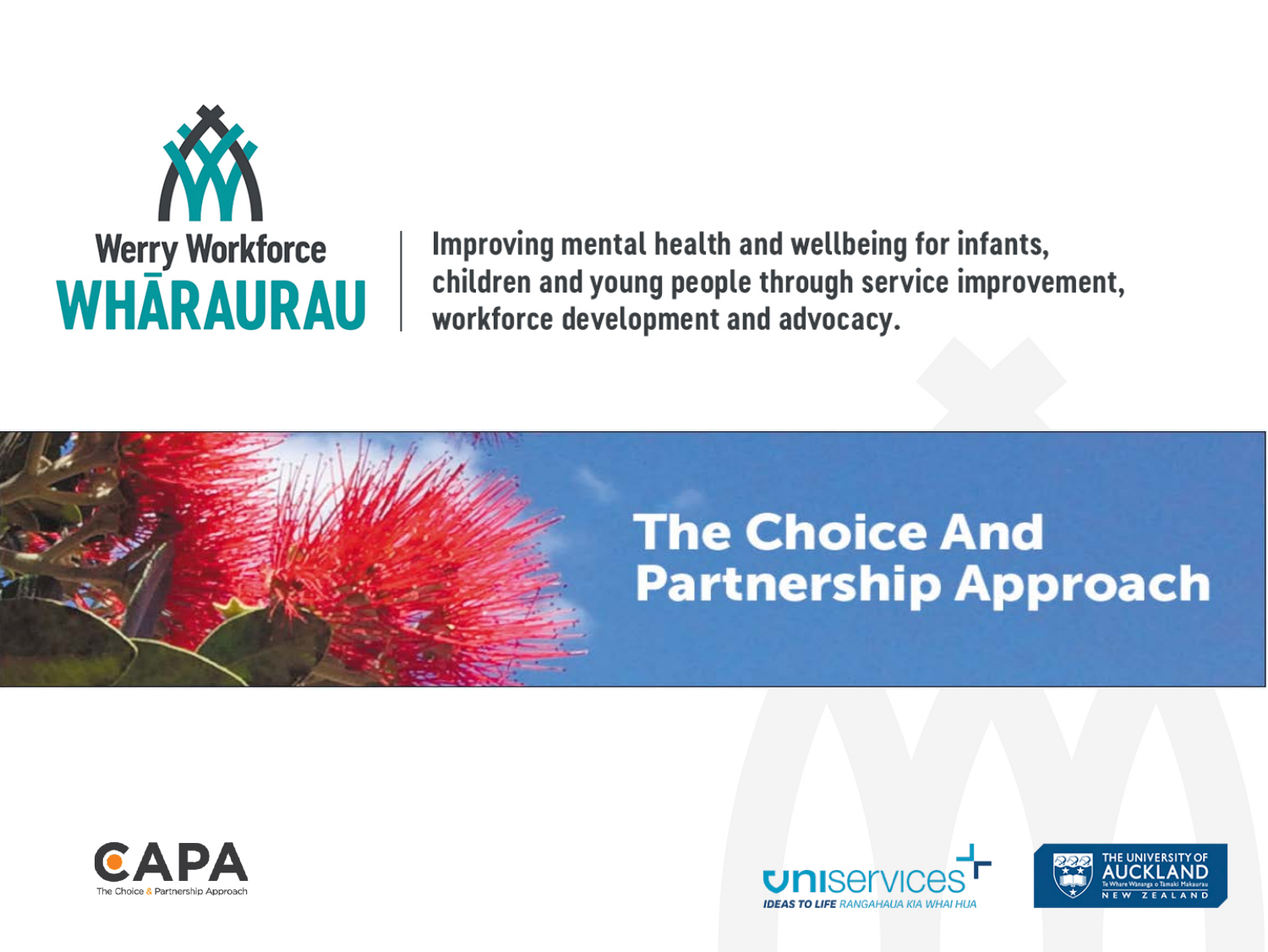#### **What is the Choice and Partnership Approach?**

The Choice and Partnership Approach (CAPA) is a collaborative service improvement model offering choices to young people and their families in their dealings with mental health and addiction services.

CAPA was developed by Ann York and Steve Kingsbury in the United Kingdom.



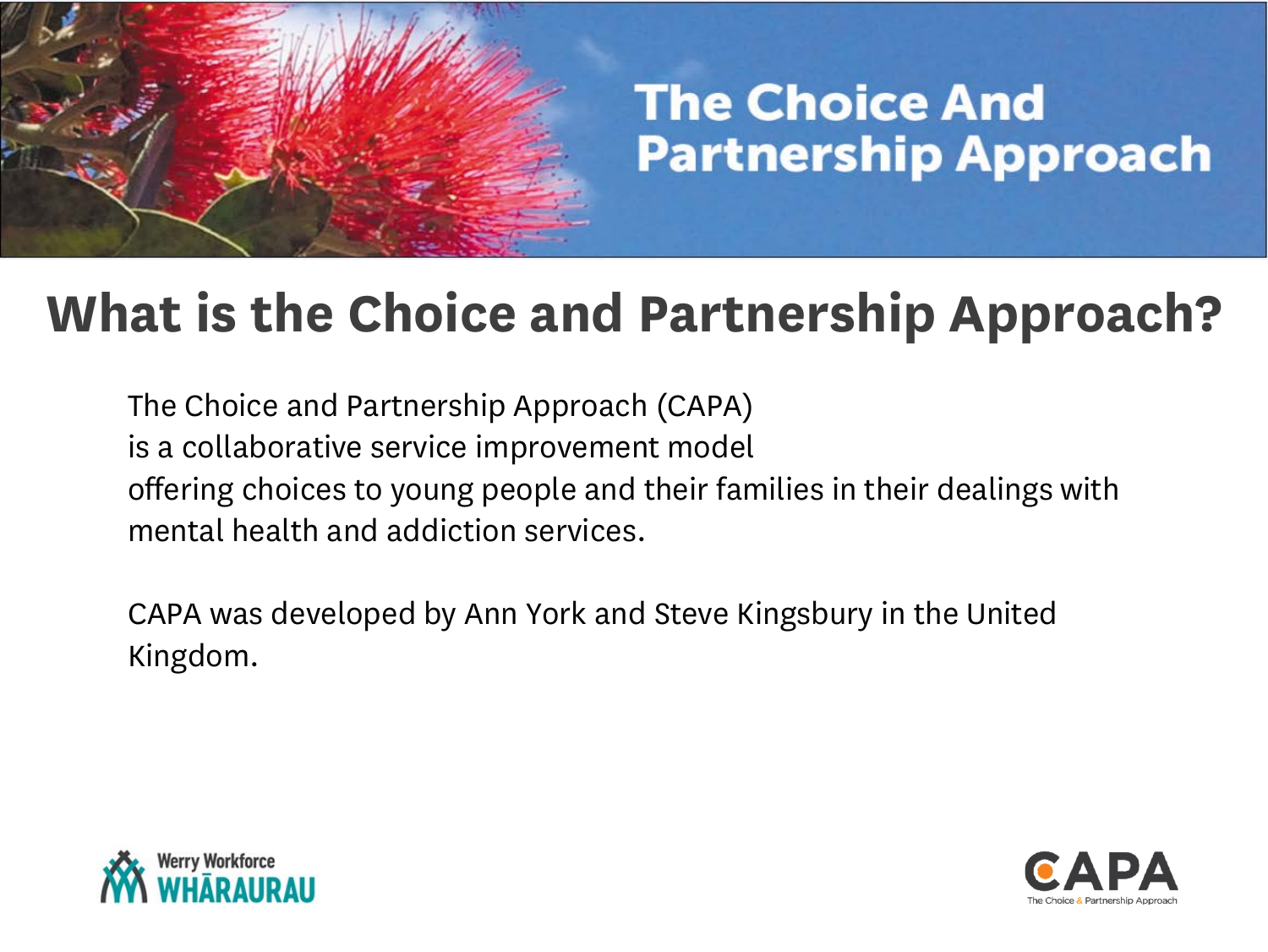# **What is CAPA?**



#### A Continuous Service Improvement Model



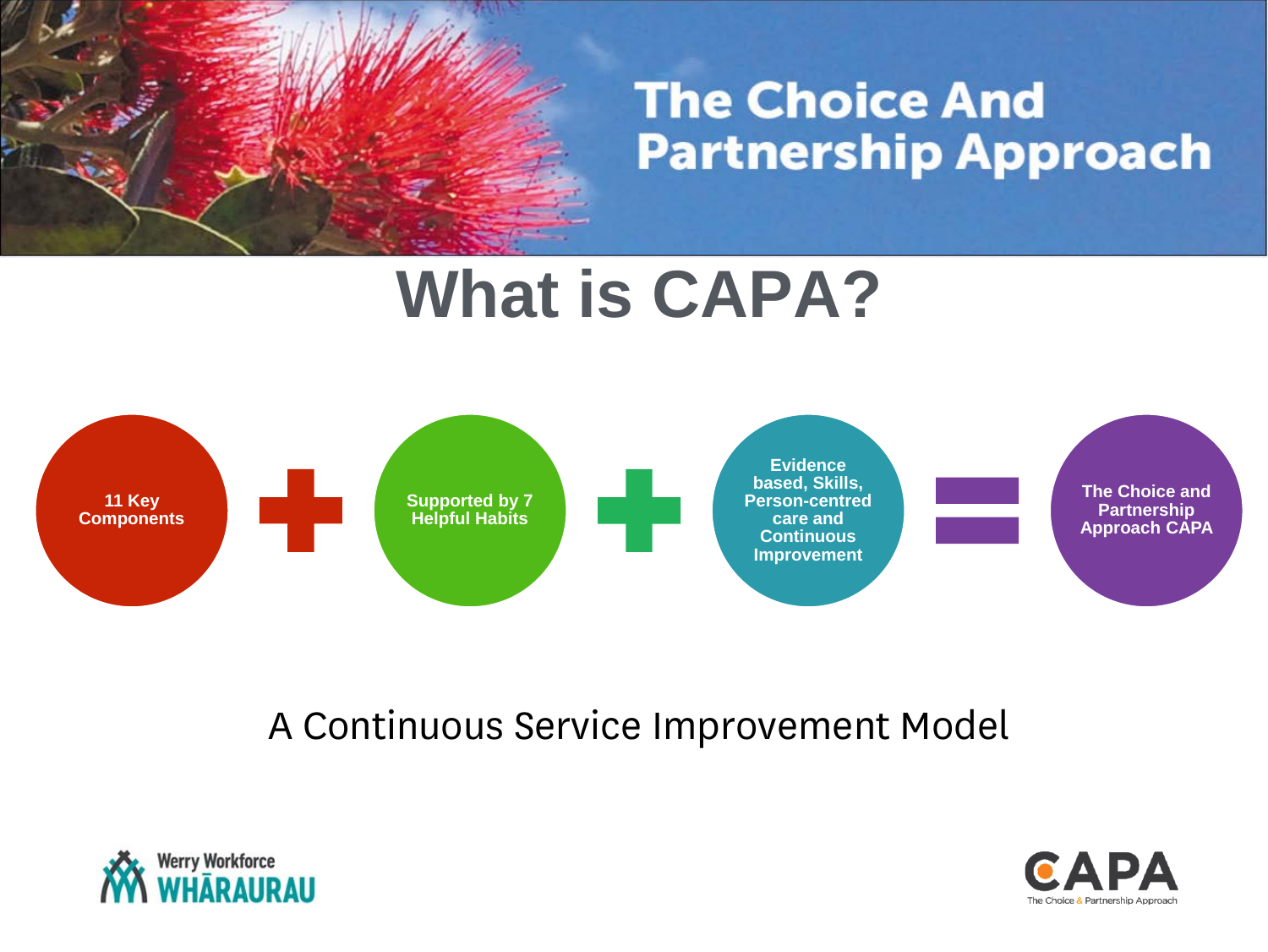#### **7 Helpful Habits [7HH]**

**HANDLE DEMAND** 

**EXTEND CAPACITY**

**LET GO OF FAMILIES**

**PROCESS MAP**

**FLOW MANAGEMENT**

**USE CARE BUNDLES**

**LOOK AFTER STAFF**



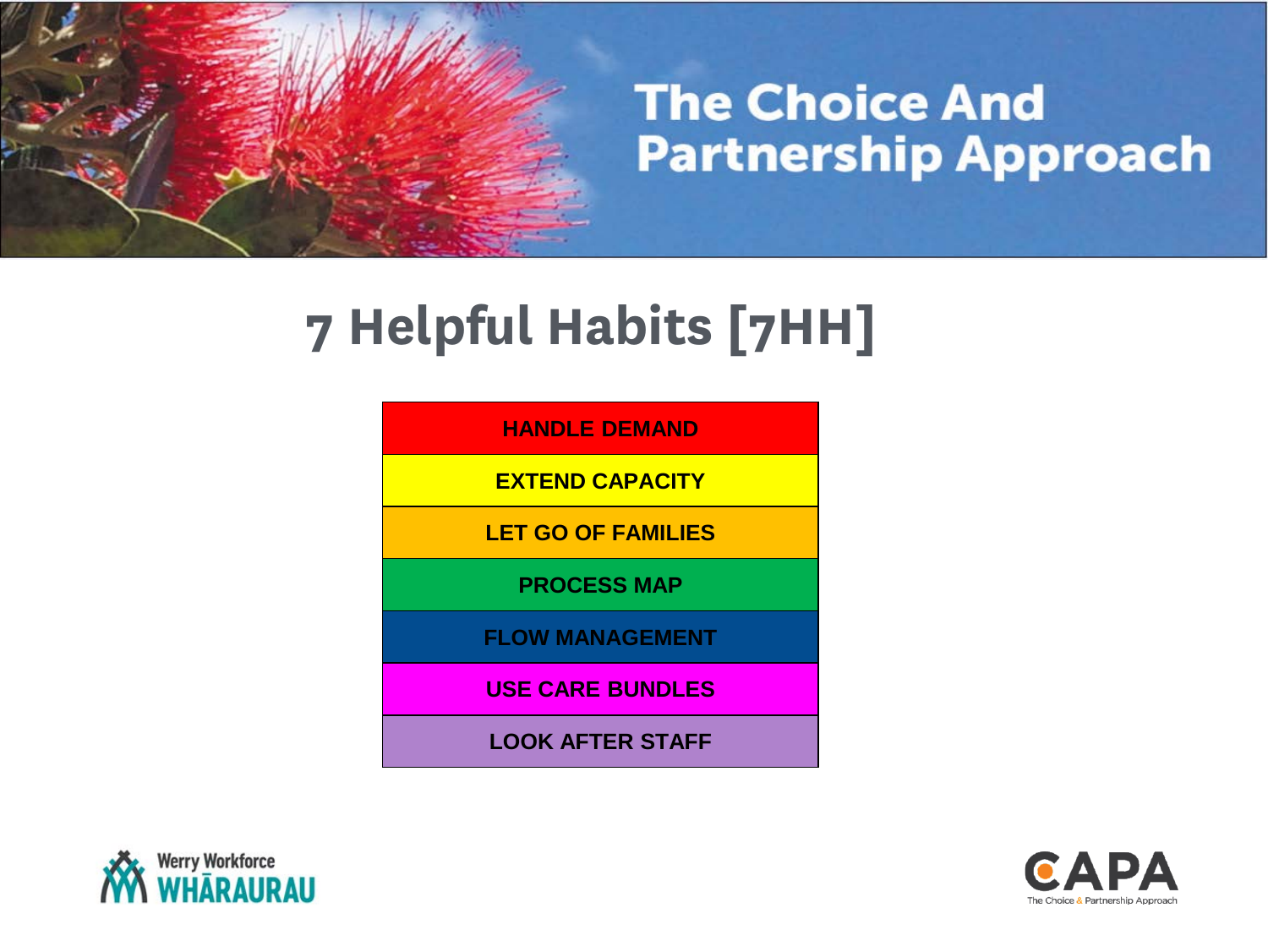

#### **CAPA is...**

Doing the right things, with the right goal/s

With the right people, with the right skills

At the right time, with no waits



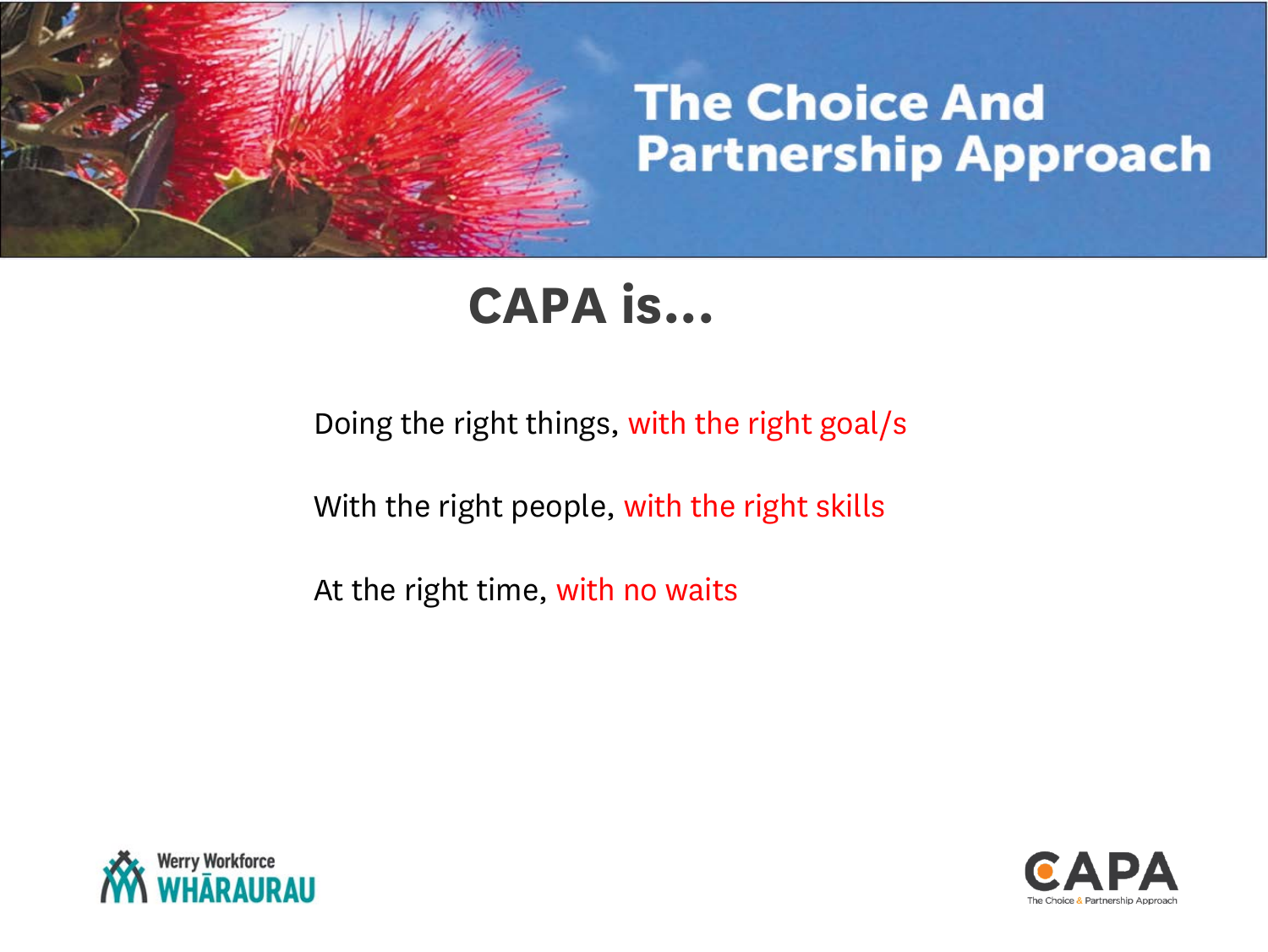## **CAPA Myths…**

- Choice means they can choose anything
- Partnership is limited to 6-7 sessions
- Only allowed one CHOICE appointment
- No long term work allowed
- CHOICE appointments have no assessment
- CAPA does not allow for complex and/or specialist work



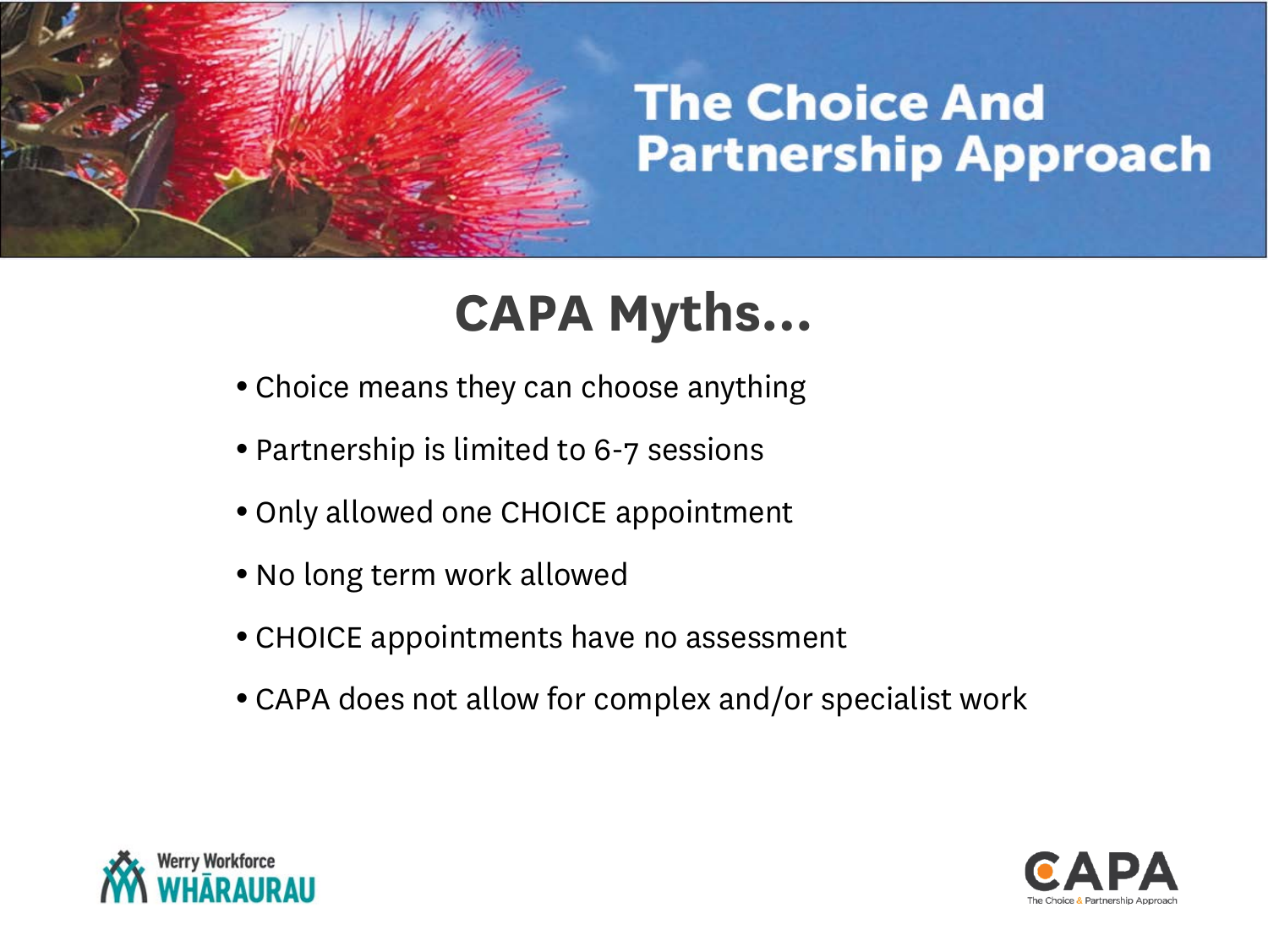#### **What does CAPA do?**

CAPA aims to maximise the effectiveness of clinician skills and administration processes, to add value to each step of the service user experience.

CAPA is flexible and can be tailored to fit individual services.

CAPA encourages early face-to-face contact, family/whānau involvement and client self-determination.



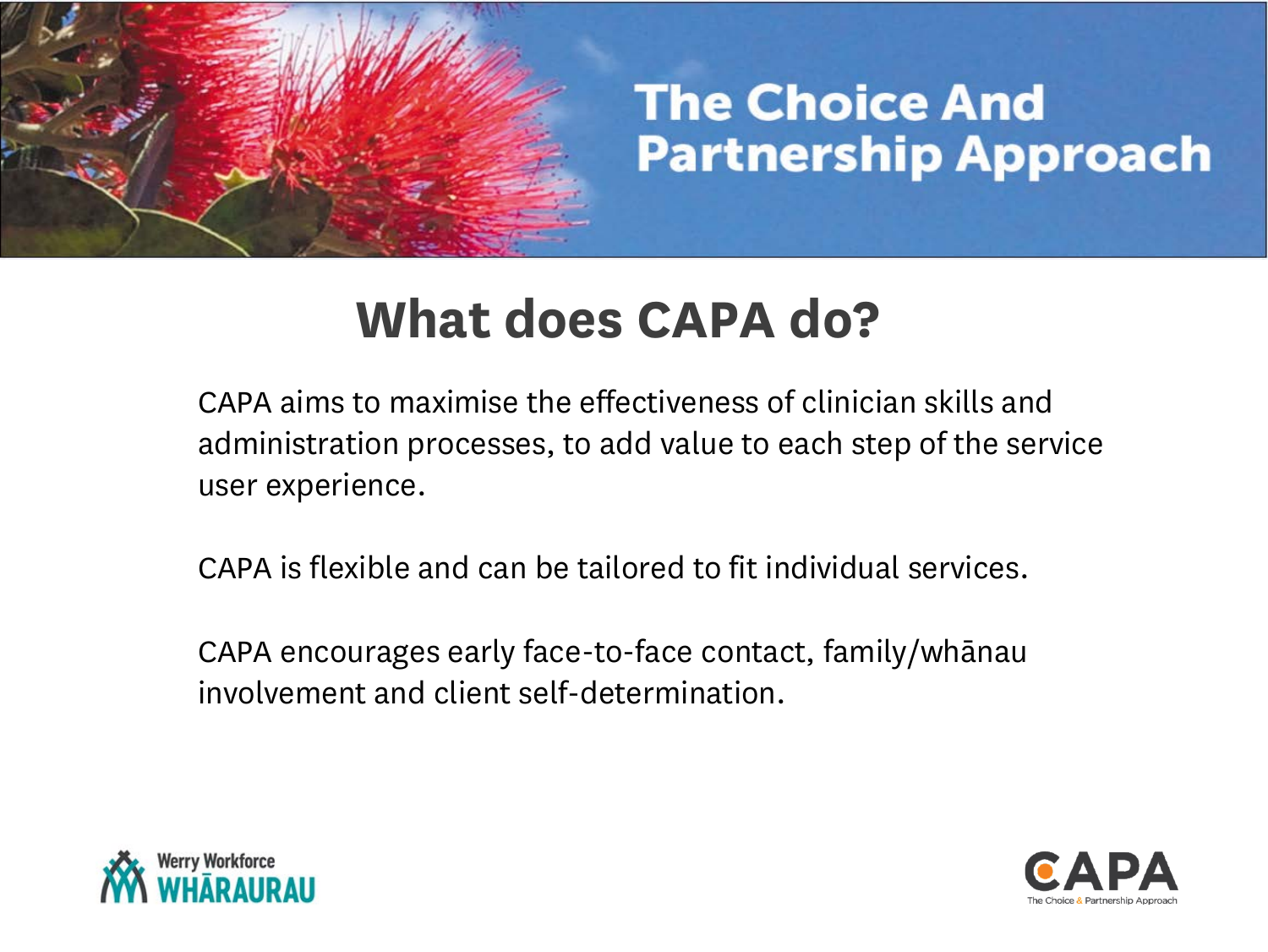

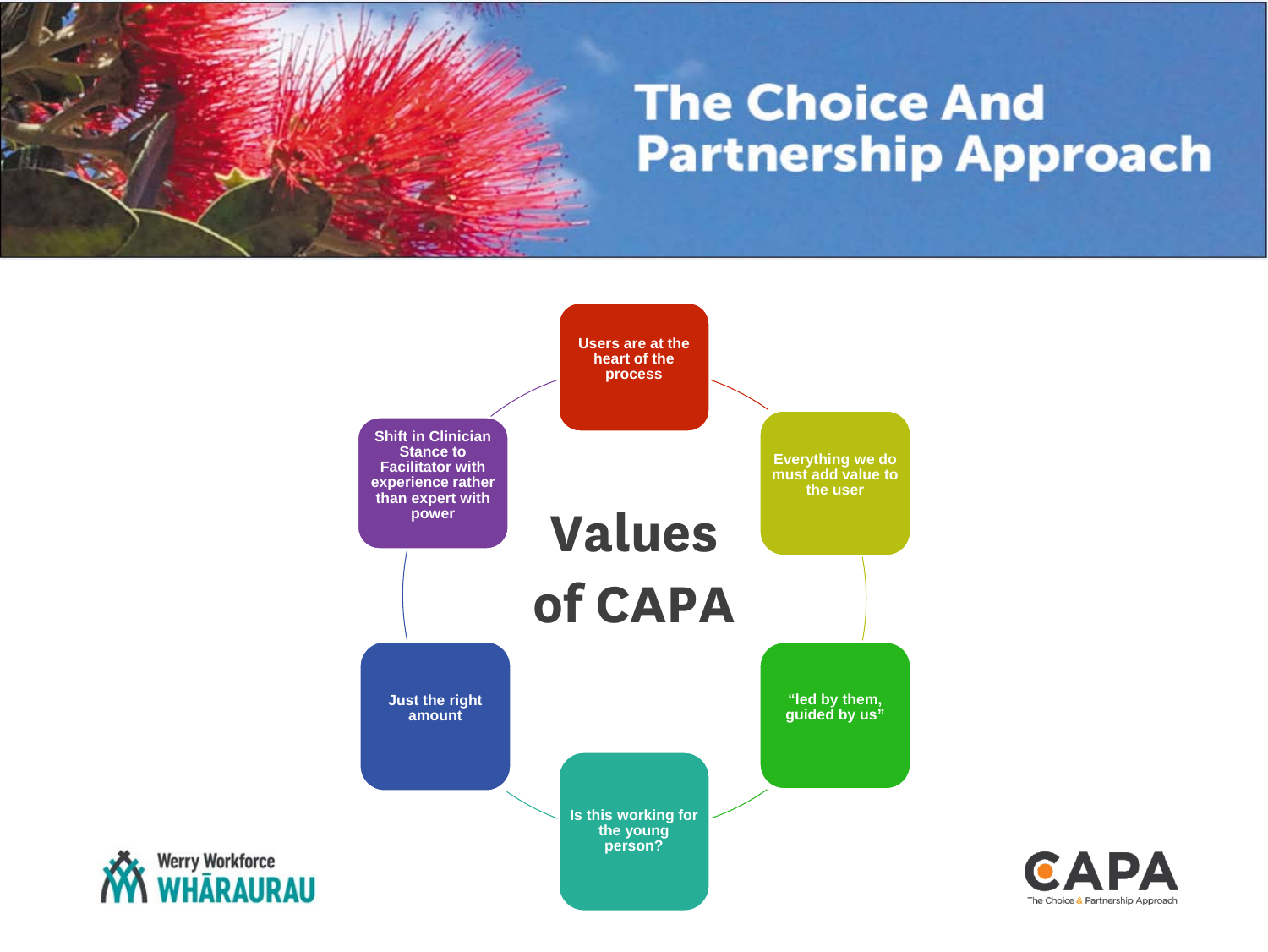#### **Why does CAPA work?**

Task Alliance

- Focuses on service users goals
- Family ownership of change
- Therapeutic alliance

Team Organisation

- Capacity planning
- Core and specific work

Demand Management

- Flow management
- **\*** Segmentation



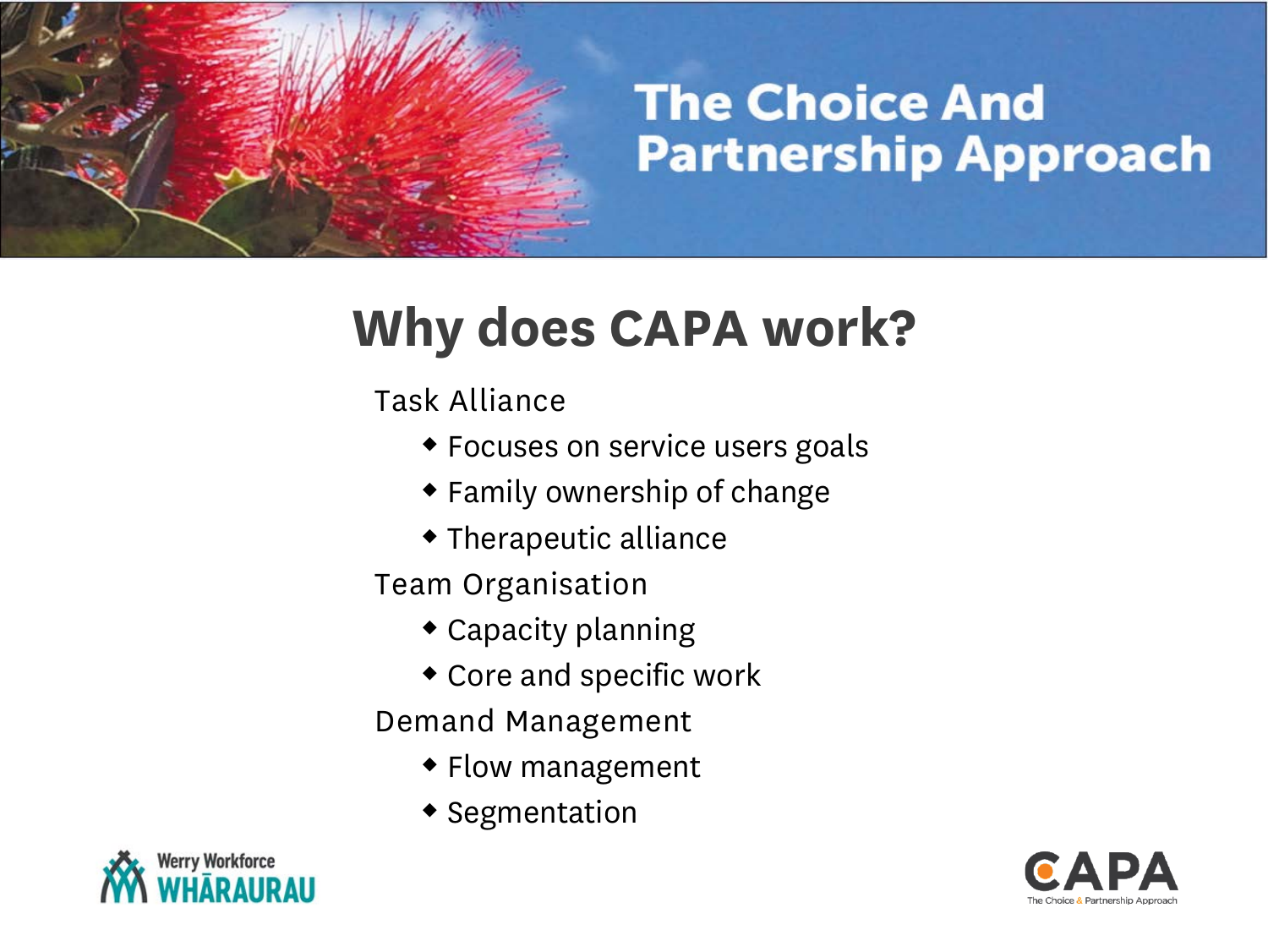#### **What you should notice**





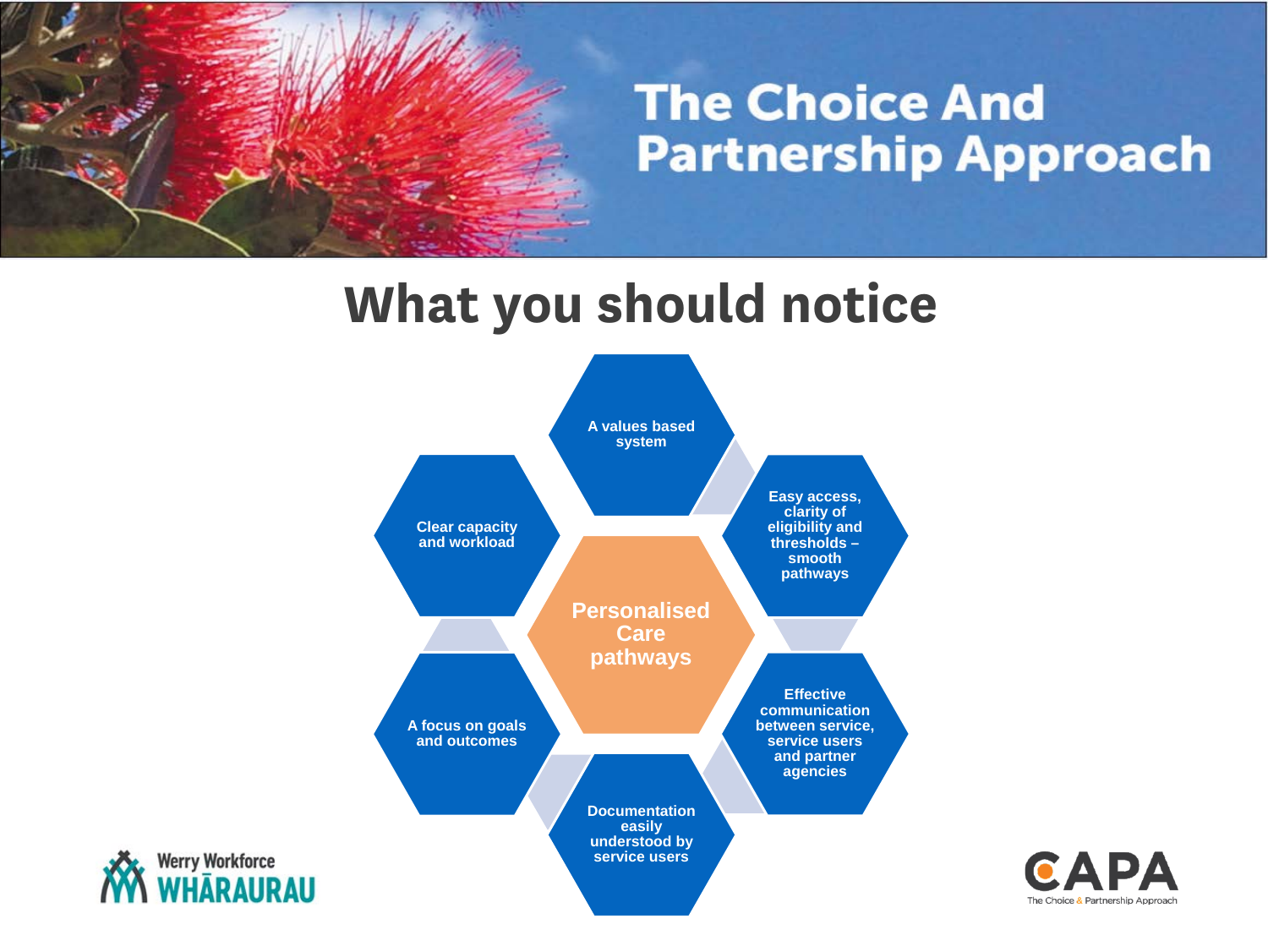#### **The 11 Key CAPA Components**

- 1. Management and Leadership
- 2. Language
- 3. Handle Demand
- 4. Choice Framework
- 5. Full Booking to Partnership
- 6. Selecting Partnership Clinician by Skill
- 7. Core and Specific Partnership Work
- 8. Job Plans
- 9. Goal Setting and Care Planning
- 10. Peer Group Supervision
- 11. Team Away Days



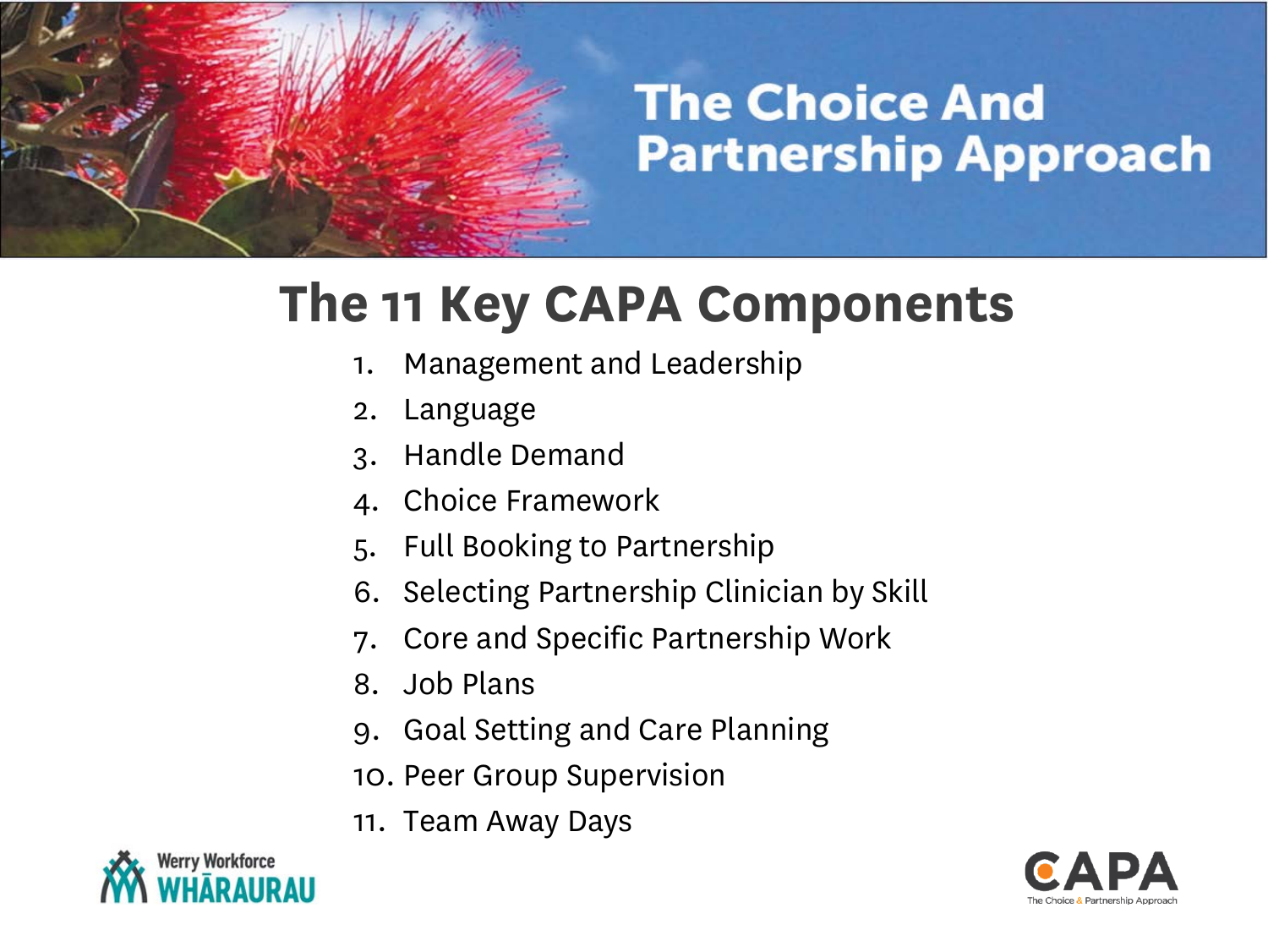CAPA is most effective when all 11 components are in place. This ensures Implementation, Quality and Sustainability are not impaired.

There are two Foundational items; leadership and team away days, both essential for implementation and fidelity to the CAPA model.

| <b>Foundation</b><br><b>Components</b> | Choice<br><b>Components</b>                            | <b>Transfer to</b><br>Partnership<br><b>Components</b>                               |
|----------------------------------------|--------------------------------------------------------|--------------------------------------------------------------------------------------|
| • Management and<br>Leadership         | • Language<br>• Handle demand<br>• Choice<br>Framework | • Full Booking to<br>Partnership<br>• Selecting<br>Partnership<br>Clinician by Skill |
|                                        |                                                        |                                                                                      |
| Partnership<br><b>Components</b>       | <b>Letting Go</b><br><b>Components</b>                 | <b>Foundation</b><br><b>Components</b>                                               |



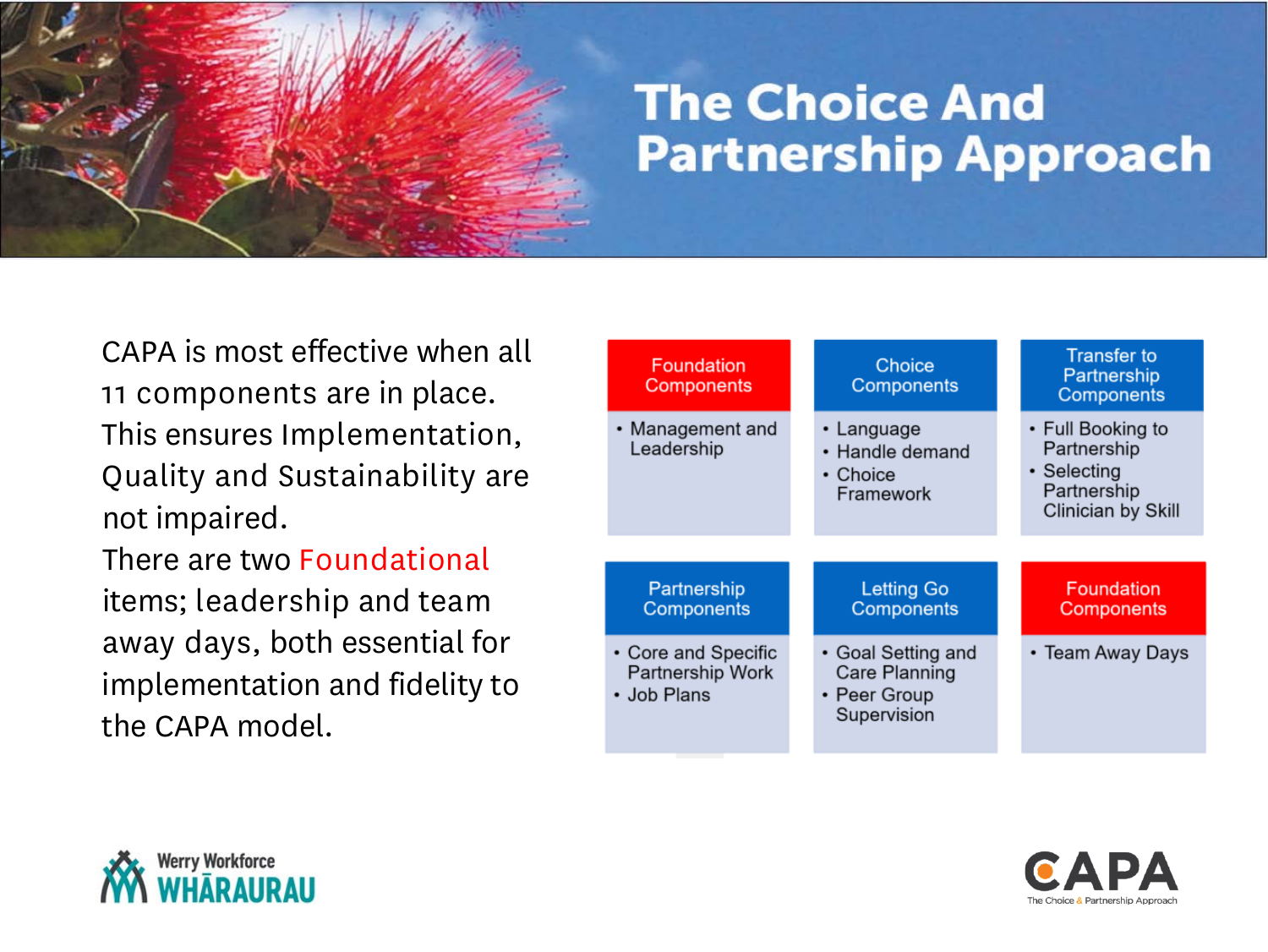

#### Smooth journeys require co-ordinated, powerful processes





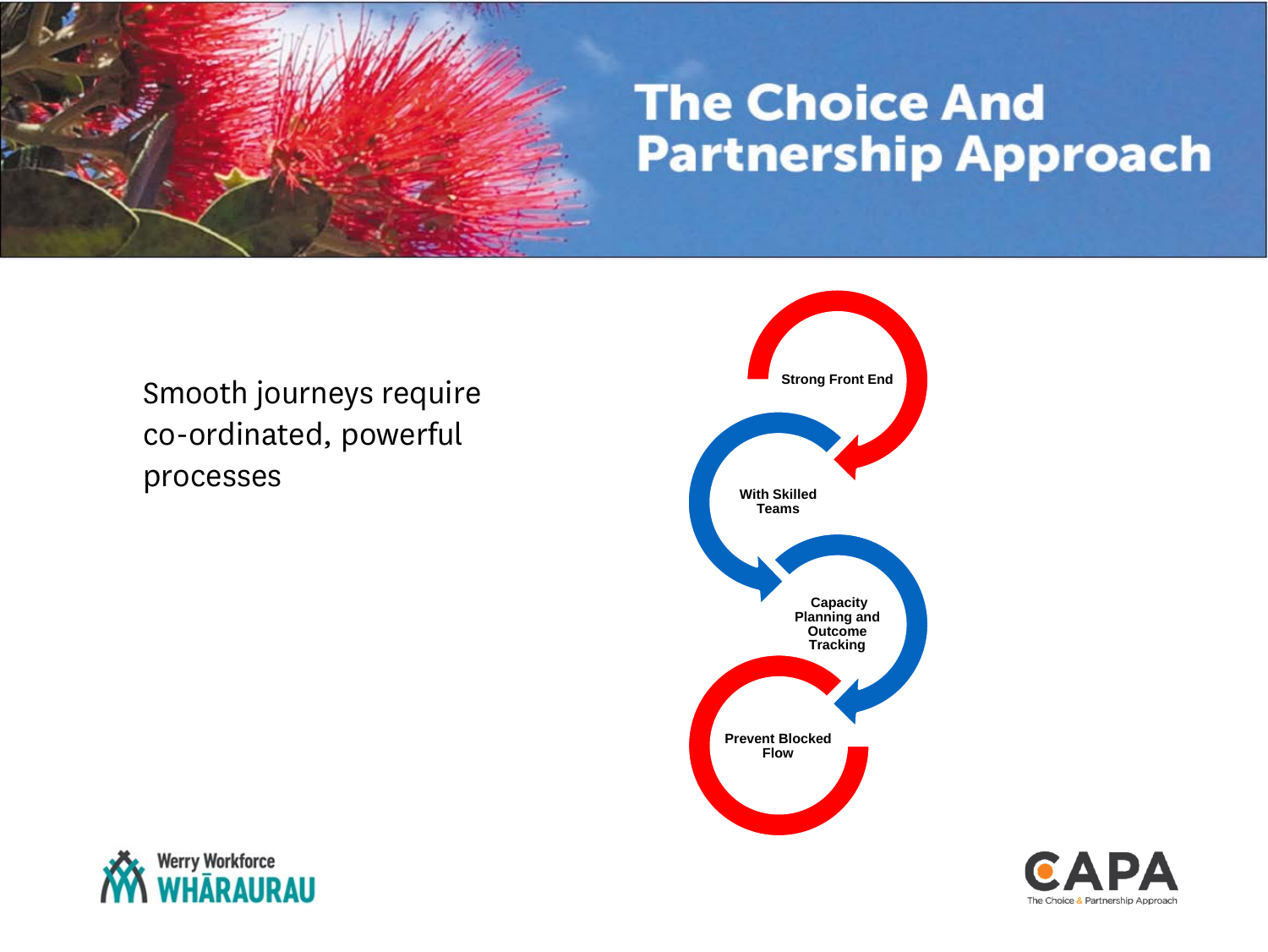#### **CAPA works where:**

- There is a commitment to the CAPA philosophy language change is key
- A demonstrated understanding with Service and Clinical Leads regarding what 'capacity' looks like (Service Level Agreement)
- All 11 Key Components are in place
- 7 Helpful Habits are regularly monitored
- Data is kept and shared with everyone…



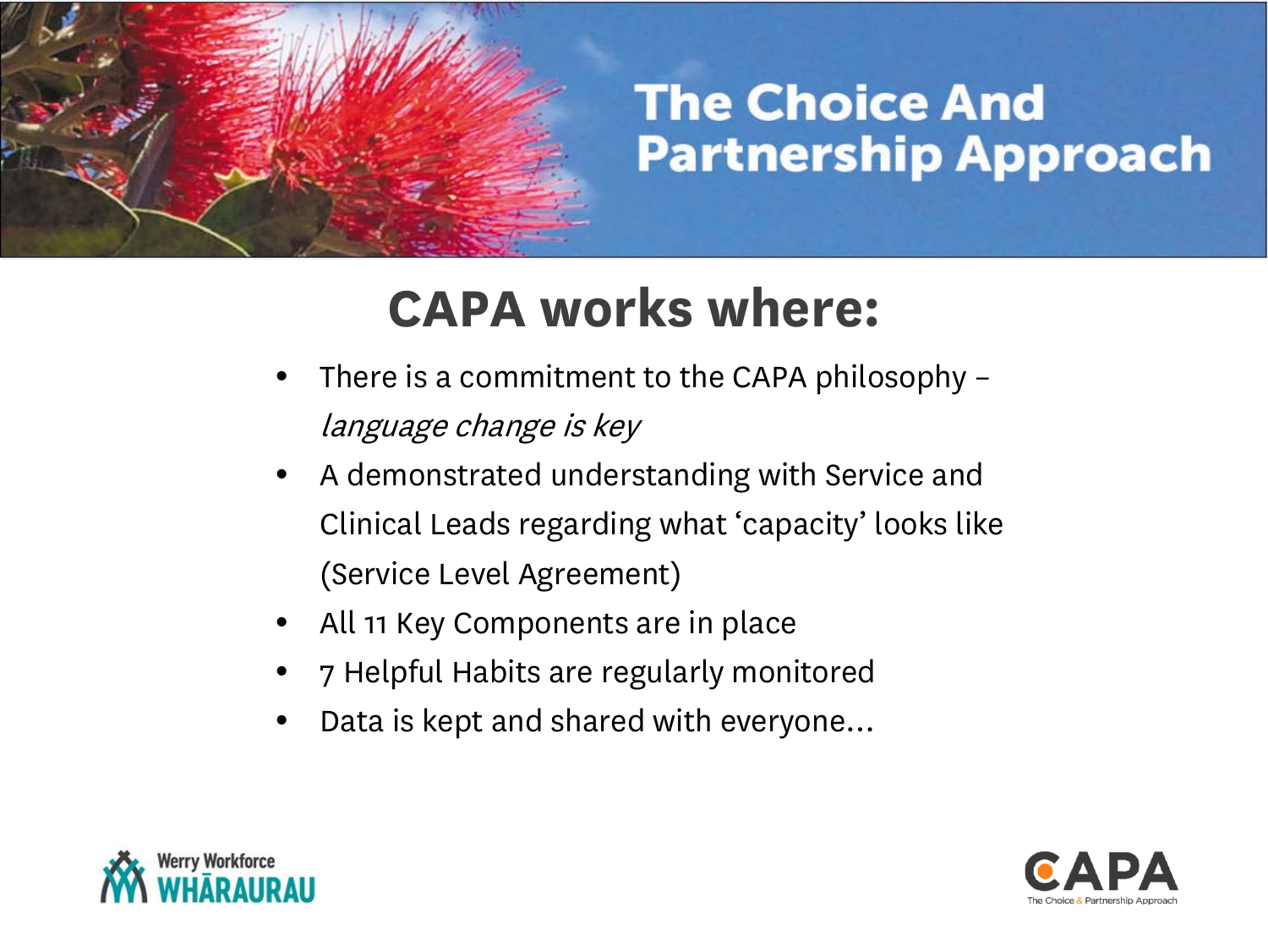#### **CAPA doesn't work when:**

- Implemented with the sole focus of reducing wait times
- Focused on service expertise at the expense of the expertise of lived experience
- There is a poorly developed Implementation Plan no attention to readiness or the importance of implementation of all of the components
- Data is not used robustly



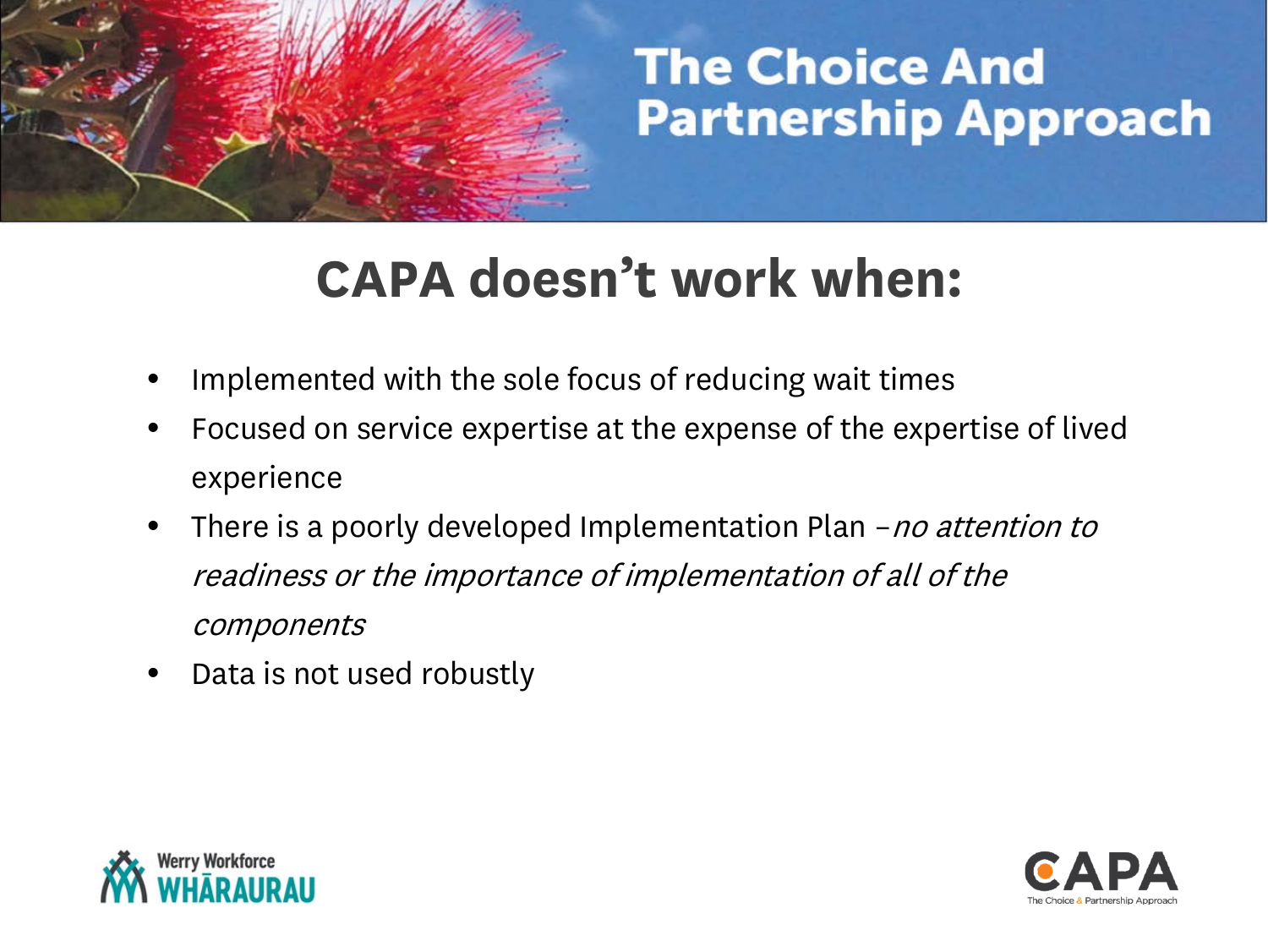### **NZ Report Findings 2017:**

- CAPA benefits services that implement the service model
- Most CAPA services report reduced waiting times and the same or fewer FTE required to manage increasing referrals
- When comparing CAPA and NON CAPA services, the data suggests CAPA services are managing more referrals by team and clinical FTE than non-CAPA teams



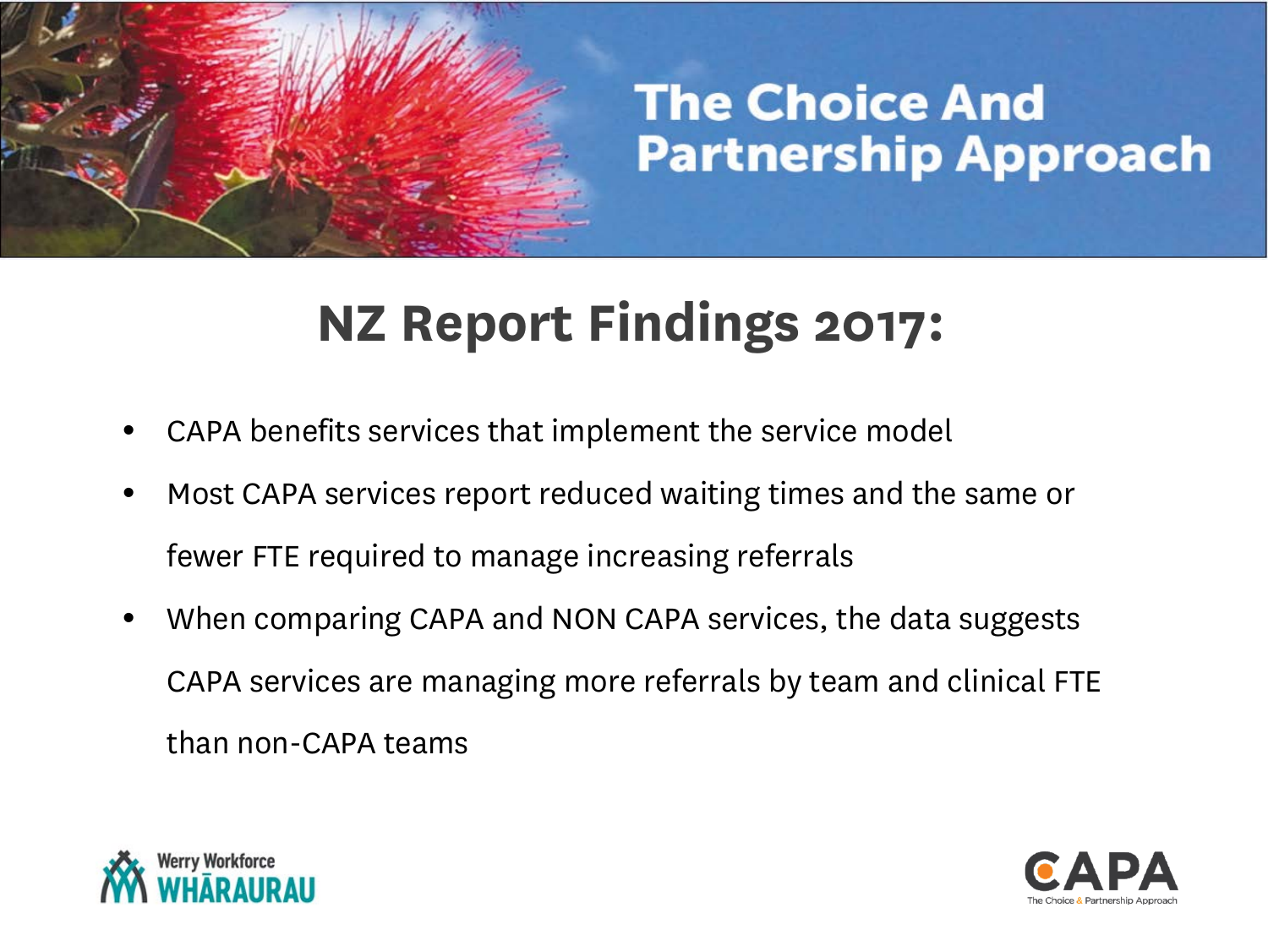### **Implementing CAPA…**

- Change requires sufficient Time, Energy, Vision and Action
- A supportive organisational structure is important for implementation and maintenance of new, evidence informed practices
- Implementation teams require a minimum of 3 experienced individuals to promote effective, efficient, and sustainable implementation, organisational change, and system transformation work



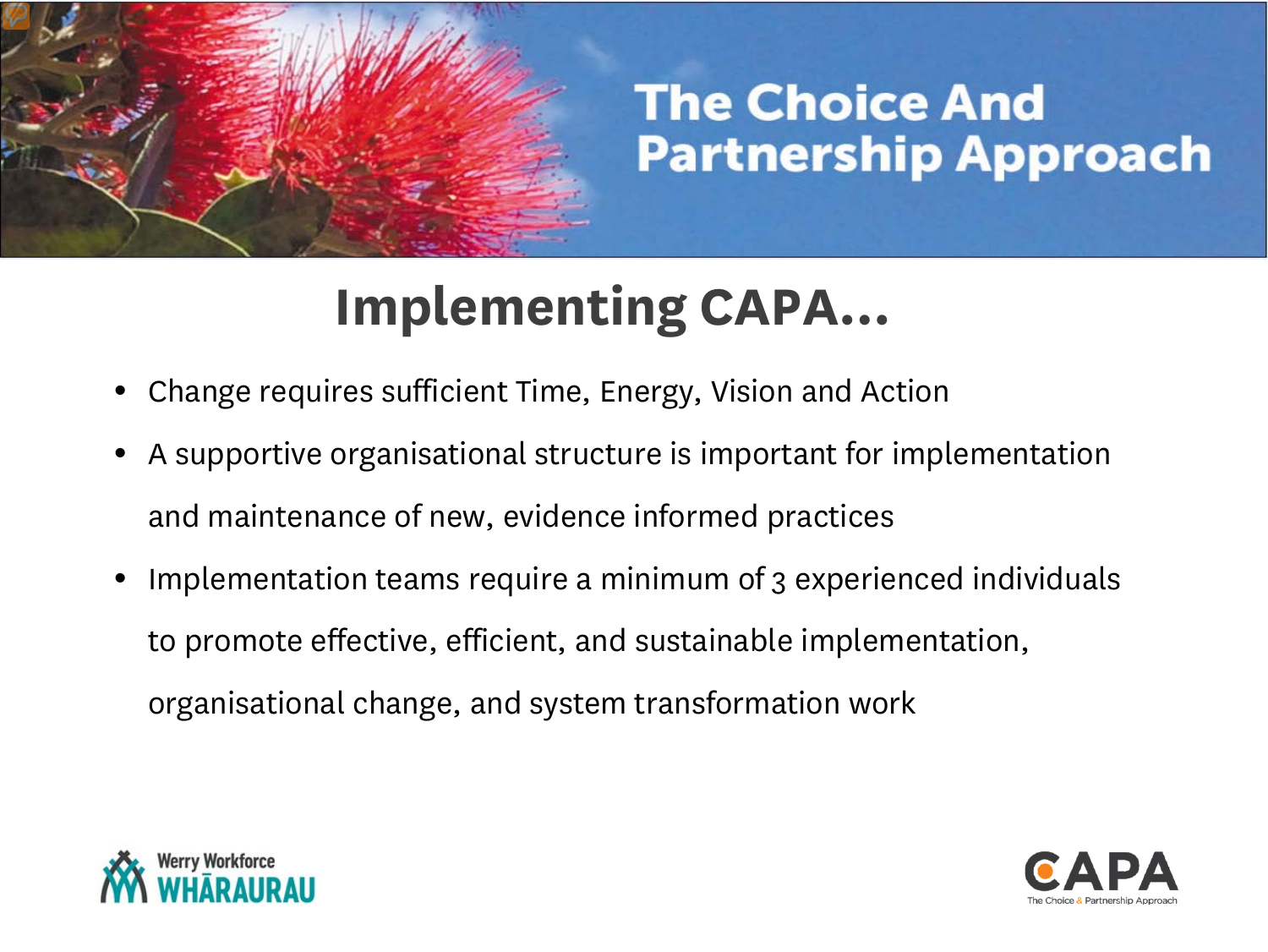### **Implementation takes time…**

Successful implementation and fidelity to the CAPA model requires:

- Sufficient time
- Implementing ALL 11 components
- Lots of team away days
- A leadership team who work well with others, creating and communicating the vision, managing change and steering the direction
- Systems of monitoring and re-evaluation of the service and change.



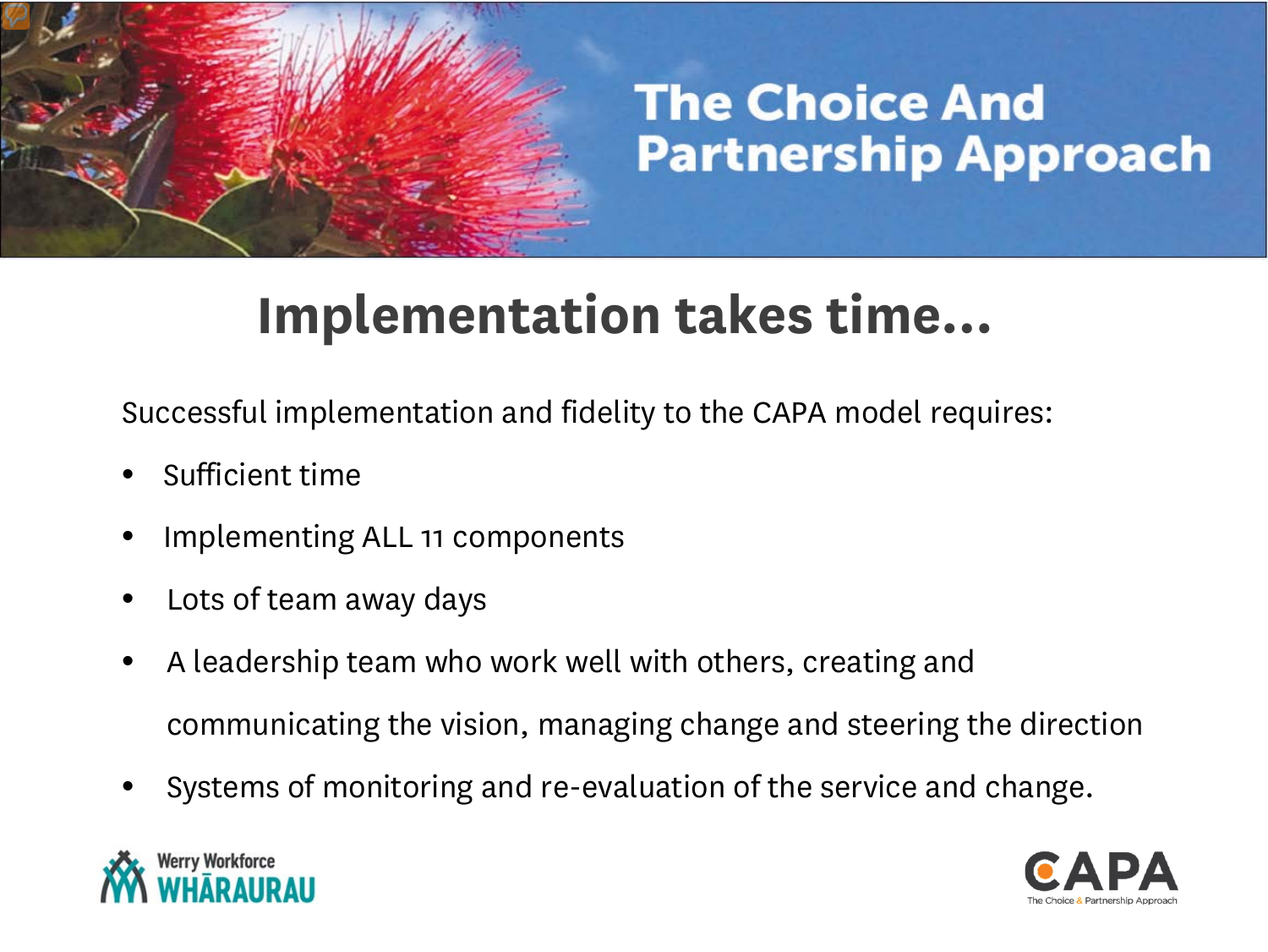

#### **Remember**

If something isn't working within your service,

consider why, adjust and monitor again…

CAPA is flexible and can be tailored to fit individual

services